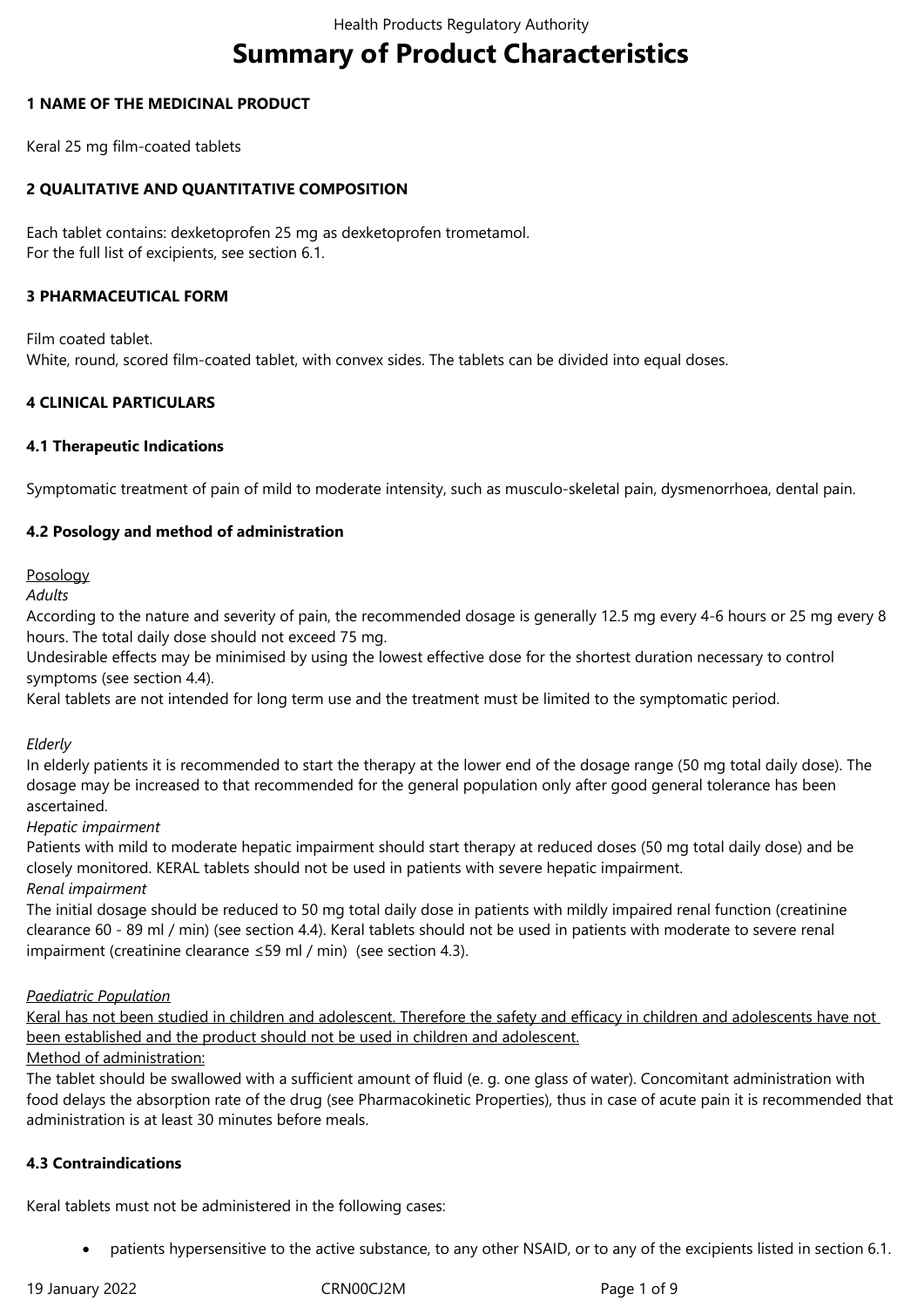- patients in whom substances with a similar action (e.g. acetylsalicylic acid, or other NSAIDs) precipitate attacks of asthma, bronchospasm, acute rhinitis, or cause nasal polyps, urticaria or angioneurotic oedema.
- known photoallergic or phototoxic reactions during treatment with ketoprofen or fibrates
- patients with history of gastrointestinal bleeding or perforation, related to previous NSAIDs therapy.
- patients with active peptic ulcer/gastrointestinal haemorrhage or any history of gastrointestinal bleeding, ulceration or perforation
- patients with chronic dyspepsia.
- patients who have other active bleedings or bleeding disorders.
- patients with Crohn's disease or ulcerative colitis.
- patients with severe heart failure.
- patients with moderate to severe renal impairment (creatinine clearance ≤59 ml/min).
- patients with severely impaired hepatic function (Child-Pugh score 10 15).
- patients with haemorrhagic diathesis and other coagulation disorders.
- patients with severe dehydration (caused by vomiting, diarrhoea or insufficient fluid intake)
- during the third trimester of pregnancy and lactation period (see section 4.6).

# **4.4 Special warnings and precautions for use**

Administer with caution in patients with a history of allergic conditions.

The use of Keral with concomitant other NSAIDs including cyclooxygenase-2 selective inhibitors should be avoided. Undesirable effects may be minimised by using the lowest effective dose for the shortest duration necessary to control symptoms (see section 4.2, and GI and cardiovascular risks below).

# Gastrointestinal safety

Gastrointestinal bleeding, ulceration or perforation which can be fatal, have been reported with all NSAIDs at anytime during treatment, with or without warning symptoms or a previous history of serious gastrointestinal events. When gastrointestinal bleeding or ulceration occurs in patients receiving Keral, the treatment should be withdrawn.

The risk of gastrointestinal bleeding, ulceration or perforation is higher with increasing NSAID doses, in patients with a history of ulcer, particularly if complicated with haemorrhage or perforation (see section 4.3), and in the elderly.

Elderly: The elderly have an increased frequency of adverse reactions to NSAIDs especially gastrointestinal bleeding and perforation which may be fatal (see section 4.2). These patients should commence treatment on the lowest dose available. As with all NSAIDs, any history of oesophagitis, gastritis and/or peptic ulcer must be sought in order to ensure their total cure before starting treatment with dexketoprofen.

Patients with gastrointestinal symptoms or history of gastrointestinal disease should be monitored for digestive disturbances, especially gastrointestinal bleeding.

NSAIDs should be given with care to patients with a history of gastrointestinal disease (ulcerative colitis, Crohn's disease) as their condition may be exacerbated (see section 4.8).

Combination therapy with protective agents (e.g. misoprostol or proton pump inhibitors) should be considered for these patients, and also for patients requiring concomitant low dose acetylsalicylic acid, or other drugs likely to increase gastrointestinal risk (see below and section 4.5).

Patients with a history of gastrointestinal toxicity, particularly when elderly, should report any unusual abdominal symptoms (especially gastrointestinal bleeding) particularly in the initial stages of treatment.

Caution should be advised in patients receiving concomitant medications which could increase the risk of ulceration or bleeding, such as oral corticosteroids, anticoagulants such as warfarin, selective serotonin-reuptake inhibitors or anti-platelet agents such as acetylsalicylic acid (see section 4.5).

# Renal Safety

Caution should be exercised in patients with impairment of renal functions. In these patients, the use of NSAIDs may result in deterioration of renal function, fluid retention and oedema. Caution is also required in patients receiving diuretic therapy or those who could develop hypovolaemia as there is an increased risk of nephrotoxicity.

Adequate fluid intake should be ensured during treatment to prevent dehydration and possibly associated increased renal toxicity.

As with all NSAIDs, it can increase plasma urea nitrogen and creatinine. As with other inhibitors of prostaglandin synthesis, it can be associated with adverse effects on the renal system which can lead to glomerular nephritis, interstitial nephritis, renal papillary necrosis, nephrotic syndrome and acute renal failure.

Elderly patients are more likely to be suffering from impaired renal function (see section 4.2).

19 January 2022 CRN00CJ2M Page 2 of 9 Liver Safety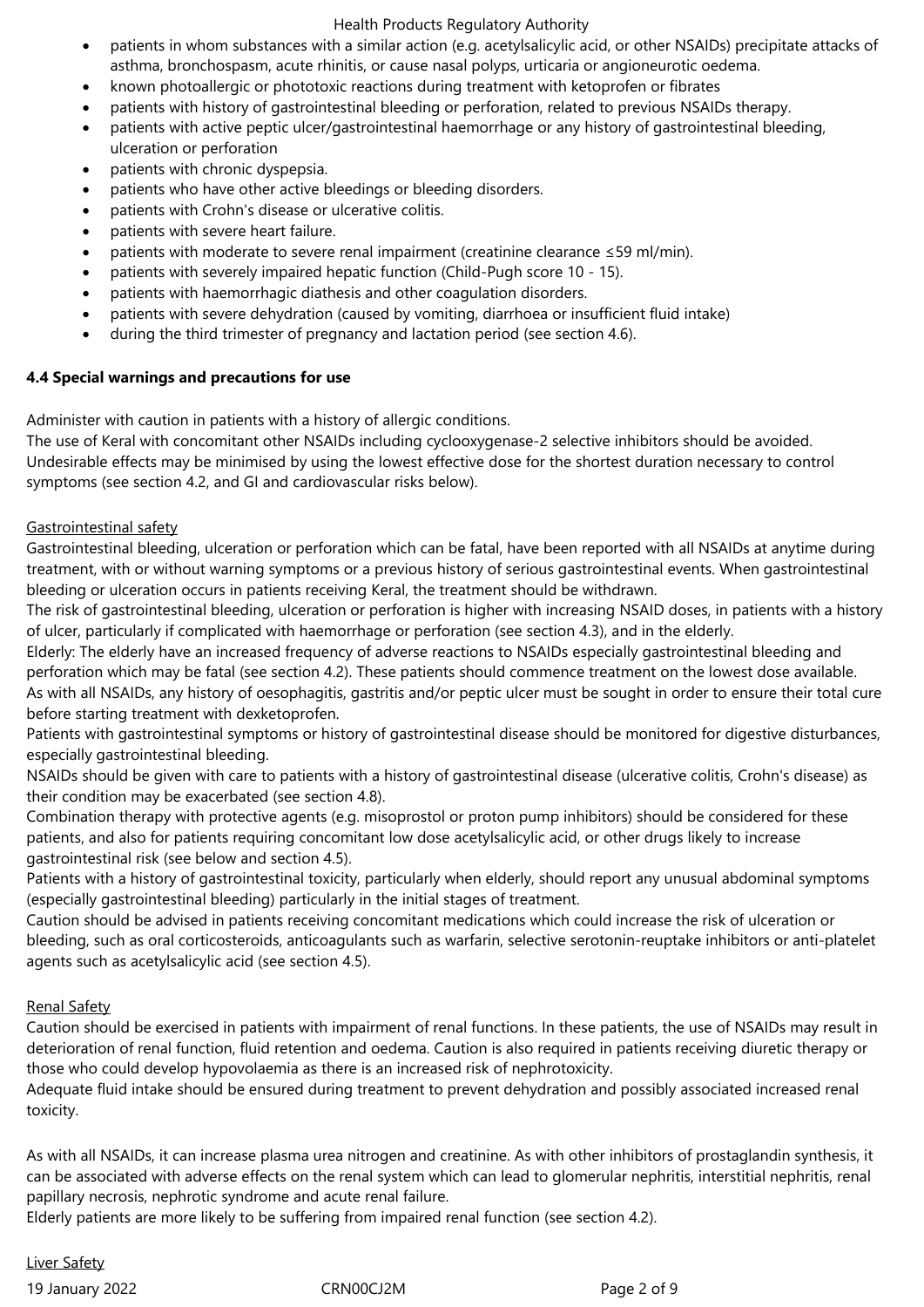Caution should be exercised in patients with impairment of hepatic functions.

As with other NSAIDs, it can cause transient small increases in some liver parameters, and also significant increases in SGOT and SGPT. In case of a relevant increase in such parameters, therapy must be discontinued.

Elderly patients are more likely to be suffering from impaired hepatic function (see section 4.2).

# Cardiovascular and cerebrovascular safety

Appropriate monitoring and advice are required for patients with history of hypertension and/or mild to moderate heart failure. Special caution should be exercised in patients with a history of cardiac disease, in particular those with previous episodes of heart failure as there is an increased risk of triggering heart failure, since fluid retention and oedema have been reported in association with NSAIDs therapy.

Clinical trial and epidemiological data suggest that use of some NSAIDs (particularly at high doses and in long term treatment) may be associated with a small increased risk of arterial thrombotic events (for example myocardial infarction or stroke). There are insufficient data to exclude such a risk for dexketoprofen.

Consequently, patients with uncontrolled hypertension, congestive heart failure, established ischaemic heart disease, peripheral arterial disease, and/or cerebrovascular disease should only be treated with dexketoprofen after careful consideration. Similar consideration should be made before initiating longer-term treatment of the patients with risk factors for cardiovascular disease (e.g. hypertension, hyperlipidaemia, diabetes mellitus, smoking).

All non-selective NSAIDs can inhibit platelet aggregation and prolong bleeding time via inhibition of prostaglandin synthesis. Therefore, the use of dexketoprofen in patients who are receiving other therapy that interferes with haemostasis, such as warfarin or other coumarins or heparins is not recommended (see Section 4.5).

Elderly patients are more likely to be suffering from impaired cardiovascular function (see section 4.2).

#### Skin reactions

Serious skin reactions, some of them fatal, including exfoliative dermatitis, Stevens-Johnson syndrome, and toxic epidermal necrolysis, have been reported very rarely in association with the use of NSAIDs. Patients appear to be at highest risk of these reactions early in the course of therapy, the onset of the reaction occurring in the majority of cases within the first month of treatment. KERAL should be discontinued at the first appearance of skin rash, mucosal lesions, or any other sign of hypersensitivity.

#### Masking of symptoms of underlying infections

Dexketoprofen can mask symptoms of infection, which may lead to delayed initiation of appropriate treatment and thereby worsening the outcome of the infection. This has been observed in bacterial community acquired pneumonia and bacterial complications to varicella. When this medicine is administered for pain relief in relation to infection, monitoring of infection is advised. In non-hospital settings, the patient should consult a doctor if symptoms persist or worsen.

Exceptionally, varicella can be at the origin of serious cutaneous and soft tissues infectious complications. To date, the contributing role of NSAIDs in the worsening of these infections cannot be ruled out. Thus, it is advisable to avoid use of Keral in case of varicella.

# Other information

Particular caution is required in patients with:

- congenital disorder of porphyrin metabolism (e.g. acute intermittent porphyria)

- dehydration
- directly after major surgery

If the physician considers long-term dexketoprofen therapy to be necessary, hepatic and renal function and the blood count should be regularly checked.

Severe acute hypersensitivity reactions (anaphylactic shock, for example) have been observed on very rare occasions.

Treatment must be discontinued at the first signs of severe hypersensitivity reactions following intake of Keral. Depending on the symptoms, any medically required procedures must be initiated by specialist healthcare professionals.

Patients with asthma combined with chronic rhinitis, chronic sinusitis, and/or nasal polyposis have a higher risk of allergy to acetylsalicylic acid and/or NSAIDs than the rest of the population. Administration of this medicinal product can cause asthma attacks or bronchospasm, particularly in subjects allergic to acetylsalicylic acid or NSAIDs (see section 4.3).

Keral should be administered with caution to patients suffering from haematopoietic disorders, systemic lupus erythematosus or mixed connective tissue disease.

This medicine contains less than 1 mmol sodium (23 mg) per tablet, that is to say essentially 'sodium-free'.

#### Paediatric population

The safe use in children and adolescents has not been established.

#### **4.5 Interaction with other medicinal products and other forms of interactions**

| 19 January 2022 |  |
|-----------------|--|
|                 |  |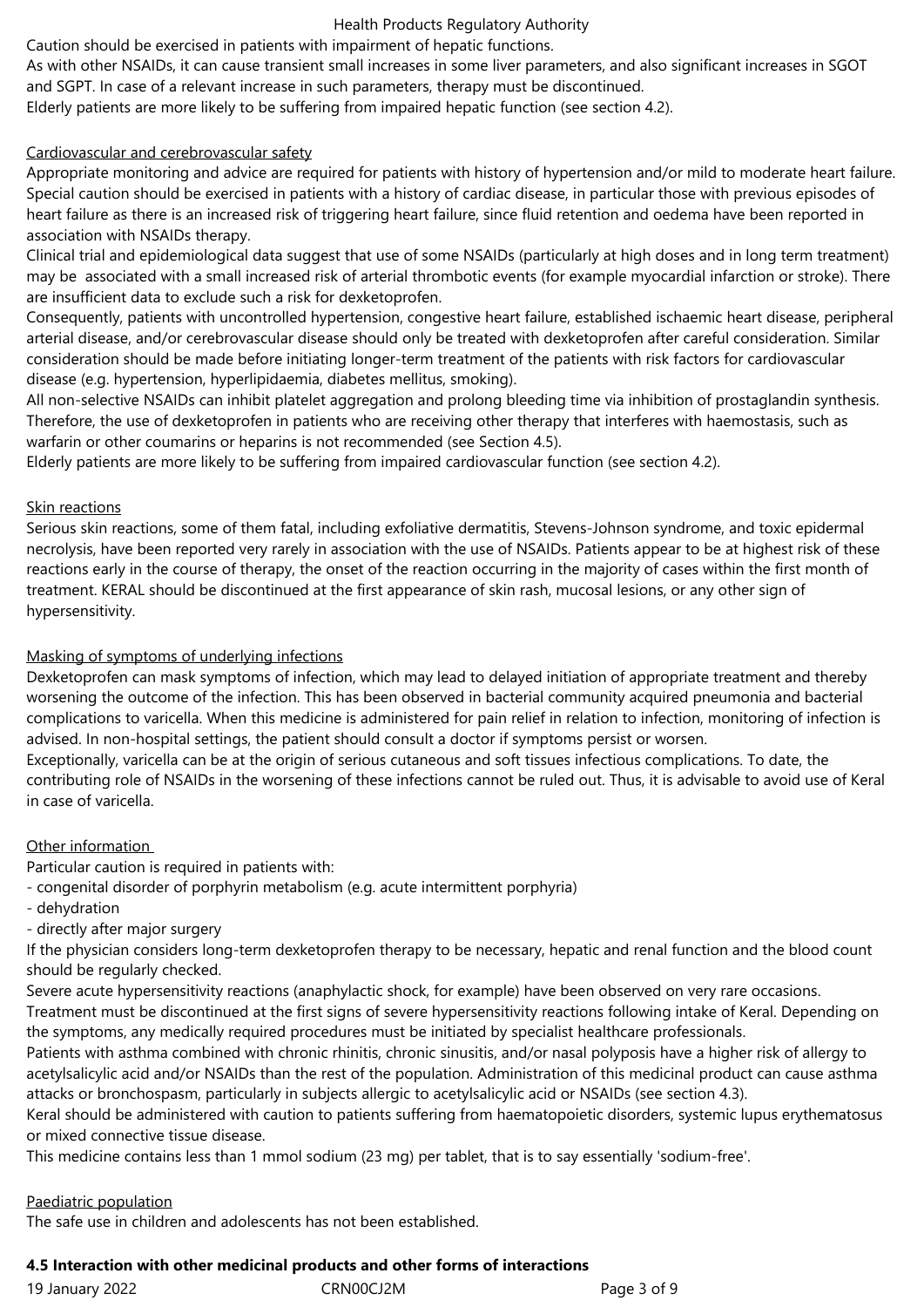The following interactions apply to non-steroidal antiinflammatory drugs (NSAIDs) in general:

# *Inadvisable combinations:*

- Other NSAIDs (including cyclooxygenase-2 selective inhibitors) and high doses of salicylates ( $\geq 3$  g/day): administration of several NSAIDs together may increase the risk of gastrointestinal ulcers and bleeding, via a synergistic effect.
- Anticoagulants: NSAIDs may enhance the effects of anti-coagulants, such as warfarin (see section 4.4), due to the high plasma protein binding of dexketoprofen and the inhibition of platelet function and damage to the gastroduodenal mucosa. If the combination cannot be avoided, close clinical observation and monitoring of laboratory values should be carried out.
- Heparins: increased risk of haemorrhage (due to the inhibition of platelet function and damage to the gastroduodenal mucosa). If the combination cannot be avoided, close clinical observation and monitoring of laboratory values should be carried out.
- Corticosteroids: there is an increased risk of gastrointestinal ulceration or bleeding (see section 4.4).
- Lithium (described with several NSAIDs): NSAIDs increase blood lithium levels, which may reach toxic values (decreased renal excretion of lithium). This parameter therefore requires monitoring during the initiation, adjustment and withdrawal of treatment with dexketoprofen.
- Methotrexate, used at high doses of 15 mg/week or more: increased haematological toxicity of methotrexate via a decrease in its renal clearance by antiinflammatory agents in general.
- Hydantoines and sulphonamides: the toxic effects of these substances may be increased.

# *Combinations requiring precautions:*

- Diuretics, ACE inhibitors, antibacterial aminoglycosides and angiotensin II receptor antagonists: Dexketoprofen may reduce the effect of diuretics and antihypertensive drugs. In some patients with compromised renal function (e. g. dehydrated patients or elderly patients with compromised renal function), the coadministration of agents that inhibit cyclo-oxygenase and ACE inhibitors, angiotensin II receptor antagonists or antibacterial aminoglycosides may result in further deterioration of renal function, which is usually reversible. In case of combined prescription of dexketoprofen and a diuretic, it is essential to ensure that the patient is adequately hydrated and to monitor renal function at the start of the treatment (see section 4.4 Special warnings and special precautions for use).
- Methotrexate, used at low doses, less than 15 mg/week: increased haematological toxicity of methotrexate via a decrease in its renal clearance by antiinflammatory agents in general. Weekly monitoring of blood count during the first weeks of the combination. Increased surveillance in the presence of even mildly impaired renal function, as well as in the elderly.
- Pentoxyfilline: increased risk of bleeding. Increase clinical monitoring and check bleeding time more often.
- Zidovudine: risk of increased red cell line toxicity via action on reticulocytes, with severe anaemia occurring one week after the NSAID is started. Check complete blood count and reticulocyte count one to two weeks after starting treatment with the NSAID.
- Sulfonylureas: NSAIDs can increase the hypoglycaemic effect of sulfonylureas by displacement from plasma protein binding sites.

#### *Combinations needing to be taken into account:*

- Beta-blockers: treatment with a NSAID may decrease their antihypertensive effect via inhibition of prostaglandin synthesis.
- Cyclosporin and tacrolimus: nephrotoxicity may be enhanced by NSAIDs via renal prostaglandin mediated effects. During combination therapy, renal function has to be measured.
- Thrombolytics: increased risk of bleeding.
- Anti-platelet agents and selective serotonin reuptake inhibitors (SSRIs): increased risk of gastrointestinal bleeding (see section 4.4).
- Probenecid: plasma concentrations of dexketoprofen may be increased; this interaction can be due to an inhibitory mechanism at the site of renal tubular secretion and of glucuronoconjugation and requires adjustment of the dose of dexketoprofen.
- Cardiac glycosides: NSAIDs may increase plasma glycoside concentration.
- Mifepristone: There is a theoretical risk that prostaglandin synthetase inhibitors may alter the efficacy of mifepristone, Limited evidence suggests that co-administration of NSAIDs on the day of prostaglandin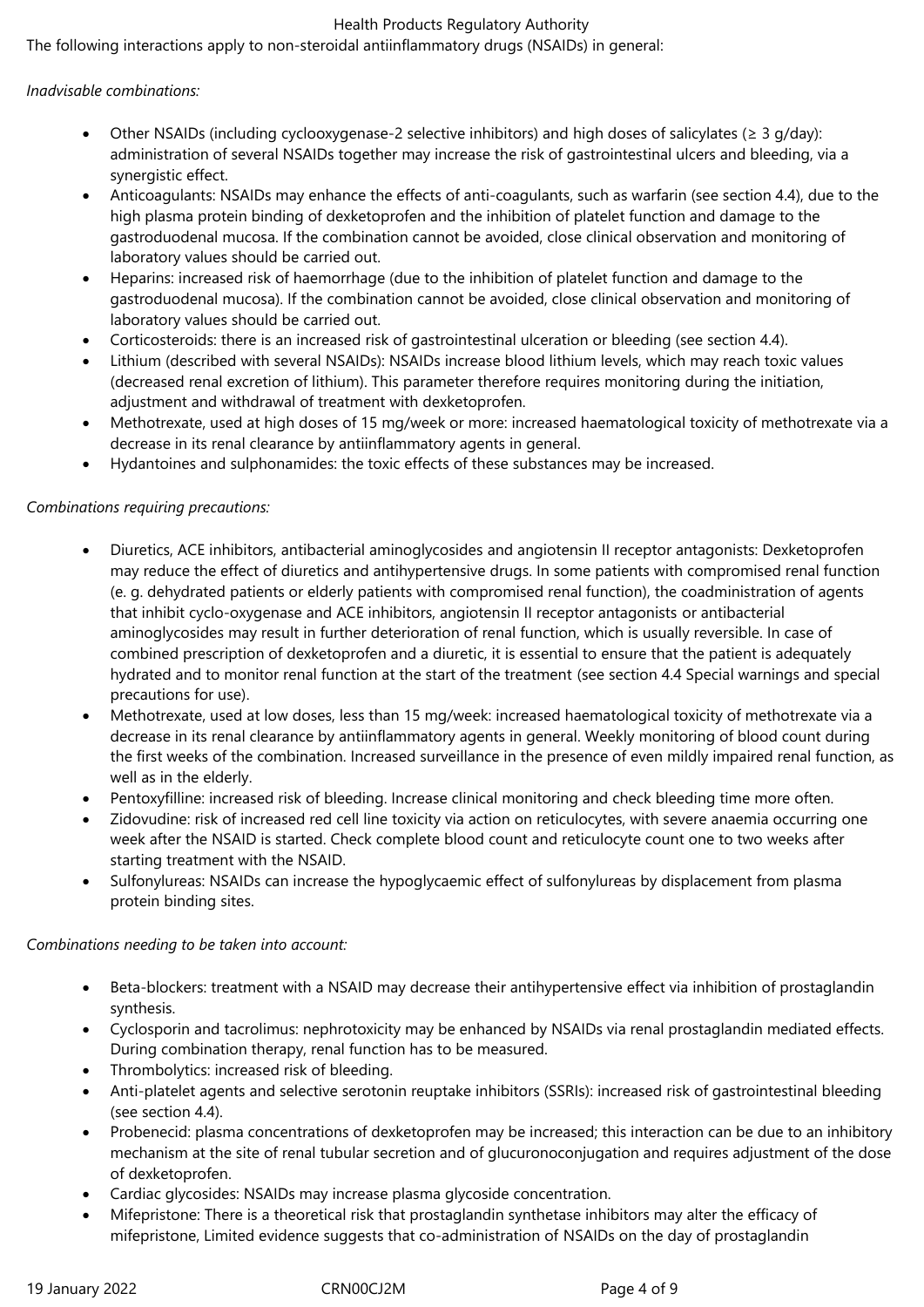administration does not adversely influence the effects of mifepristone or the prostaglandin on cervical ripening or uterine contractility and does not reduce the clinical efficacy of medical termination of pregnancy.

- Quinolone Antibiotics: Animal data indicate that high doses of quinolones in combination with NSAIDs can increase the risk of developing convulsions.
- Tenofovir: concomitant use with NSAID can increase plasma urea nitrogen and creatinine, renal function should be monitored in order to control a potential synergic influence on renal function.
- Deferasirox: concomitant use with NSAIDs can increase the risk of gastrointestinal toxicity. Close clinical monitoring is required when deferasirox is combined with these substances.
- Pemetrexed: concomitant use with NSAIDs may decrease pemetrexed elimination, therefore caution should be made when administering higher doses of NSAIDs. In patients with mild to moderate renal insufficiency (creatinine clearance from 45 to 79 ml/min), the concomitant administration of pemetrexed with NSAIDs doses should be avoided for 2 days before and 2 days following pemetrexed administration.

# **4.6 Fertility, pregnancy and lactation**

Keral tablets are contraindicated during third trimester of pregnancy and lactation (see section 4.3).

# **Pregnancy**

Inhibition of prostaglandin synthesis may adversely affect the pregnancy and/or the embryo/foetal development. Data from epidemiological studies raise concern about an increased risk of miscarriage and of cardiac malformation and gastroschisis after use of a prostaglandin synthesis inhibitor in early pregnancy. The absolute risk for cardiovascular malformation was increased from less than 1%, up to approximately 1.5%. The risk is believed to increase with dose and duration of therapy. In animals, administration of a prostaglandin synthesis inhibitor has been shown to result in increased pre- and post-implantation loss and embryo-foetal lethality. In addition, increased incidences of various malformations including cardiovascular, have been reported in animals given a prostaglandin synthesis inhibitor during the organogenetic period. Nevertheless, animal studies with dexketoprofen haven't shown reproductive toxicity (see 5.3). During the first and second trimester of pregnancy, dexketoprofen should not be given unless clearly necessary. If dexketoprofen is used by a woman attempting to conceive, or during the first and second trimester of pregnancy, the dose should be kept as low and duration of treatment as short as possible.

During the third trimester of pregnancy, all prostaglandin synthesis inhibitors may expose the fetus to:

- cardiopulmonary toxicity (with premature closure of the ductus arteriosus and pulmonary hypertension);
- renal impairment, which may progress to renal failure with oligo-hydroamniosis;the mother and the neonate, at the end of pregnancy, to:
- possible prolongation of bleeding time, an anti-aggregating effect which may occur even at very low doses;
- inhibition of uterine contractions resulting in delayed or prolonged labour.

# Breast-feeding

It is not known whether dexketoprofen is excreted in human milk. Keral is contraindicated during breast-feeding (see section 4.3).

# **Fertility**

As with other NSAIDs, the use of Keral may impair female fertility and is not recommended in women attempting to conceive. In women who have difficulties conceiving or who are undergoing investigation of infertility, withdrawal of dexketoprofen should be considered.

# **4.7 Effects on ability to drive and use machines**

Keral tablets may cause undesirable effects such as dizziness, visual disturbances or drowsiness. The ability to react and the ability to take part actively in road traffic and to operate machines may be impaired in these cases.

# **4.8 Undesirable effects**

The adverse events reported as at least possibly related with dexketoprofen in clinical trials, as well as the adverse reactions reported after the marketing of Keral tablets are tabulated below, classified by system organ class and ordered by frequency:

| <b>SYSTEM ORGAN   Common</b> | Uncommon | Rare                                  | Very rare (<1/10,000) |
|------------------------------|----------|---------------------------------------|-----------------------|
| <b>CLASS</b>                 |          | (≥1/100  │ (≥1/1,000  │ (≥1/10,000 to |                       |
|                              |          |                                       |                       |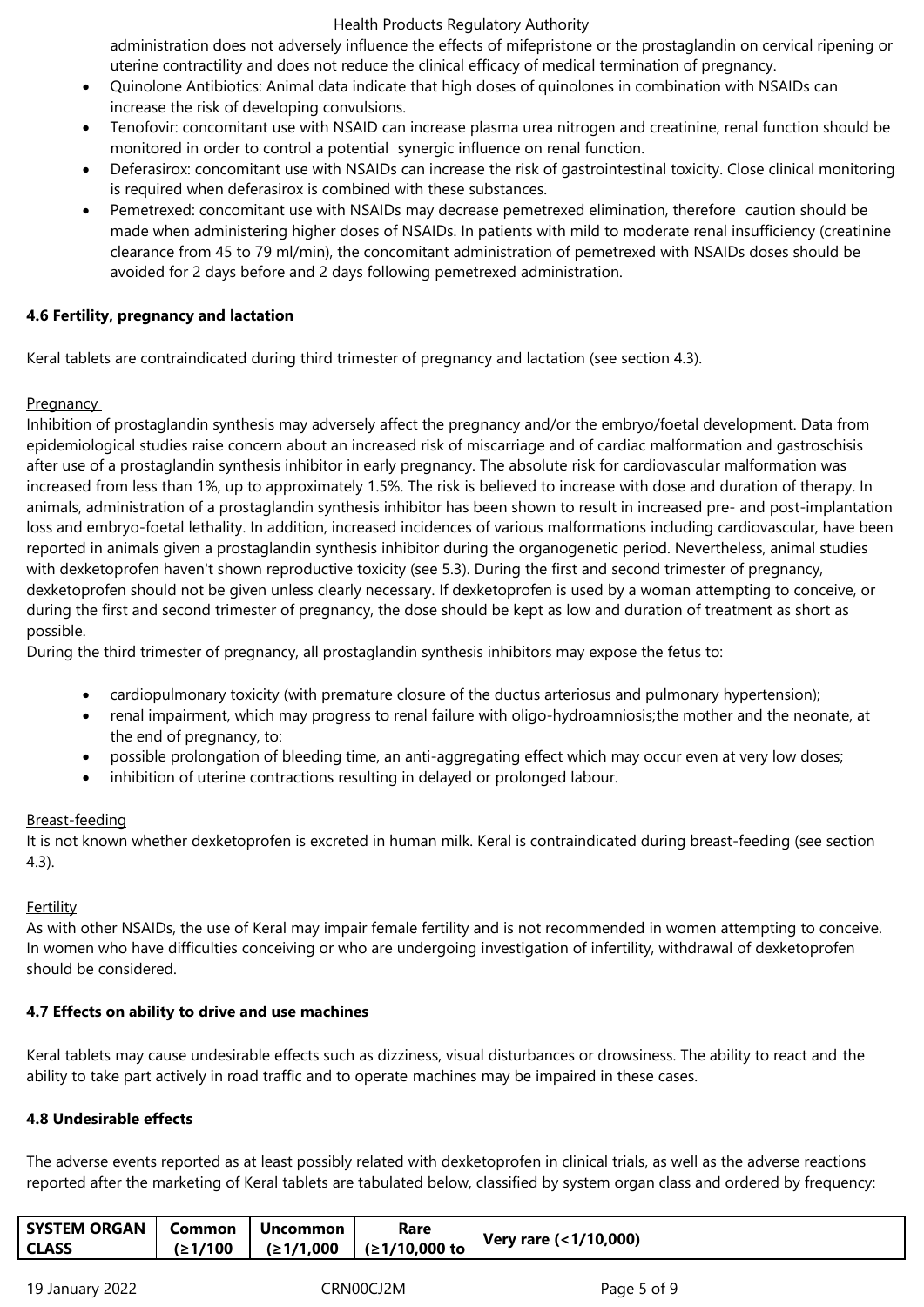|                                          | to $<$ 1/10)           | to $<$ 1/100) | $<$ 1/1,000)                   |                                                                                         |
|------------------------------------------|------------------------|---------------|--------------------------------|-----------------------------------------------------------------------------------------|
| <b>Blood and</b>                         |                        |               |                                |                                                                                         |
| lymphatic                                |                        |               |                                | Neutropenia,                                                                            |
| system disorders                         |                        |               |                                | thrombocytopenia                                                                        |
| Immune system                            |                        |               | Laryngeal                      |                                                                                         |
| disorders                                |                        |               | oedema                         | Anaphylactic reaction, including anaphylactic shock                                     |
| <b>Metabolism and</b>                    |                        |               |                                |                                                                                         |
| nutrition                                |                        |               | Anorexia                       |                                                                                         |
| disorders                                |                        |               |                                |                                                                                         |
| <b>Psychiatric</b>                       |                        | Insomnia,     |                                |                                                                                         |
| disorders                                |                        | anxiety       |                                |                                                                                         |
|                                          |                        | Headache,     |                                |                                                                                         |
| <b>Nervous system</b>                    |                        | dizziness,    | Paraesthesia,                  |                                                                                         |
| disorders                                |                        | somnolence    | syncope                        |                                                                                         |
| <b>Eye disorders</b>                     |                        |               |                                | <b>Blurred</b> vision                                                                   |
| <b>Ear and</b>                           |                        |               |                                |                                                                                         |
| labyrinth                                |                        | Vertigo       |                                | Tinnitus                                                                                |
| disorders                                |                        |               |                                |                                                                                         |
| <b>Cardiac</b>                           |                        |               |                                |                                                                                         |
| disorders                                |                        | Palpitations  |                                | Tachycardia                                                                             |
| Vascular                                 |                        |               |                                |                                                                                         |
| disorders                                |                        | Flushing      | Hypertension                   | Hypotension                                                                             |
| <b>Respiratory,</b>                      |                        |               |                                |                                                                                         |
| thoracic and                             |                        |               |                                |                                                                                         |
| mediastinal                              |                        |               | Bradypnoea                     | Bronchospasm,                                                                           |
| disorders                                |                        |               |                                | dyspnoea                                                                                |
|                                          |                        |               |                                |                                                                                         |
|                                          | Nausea<br>and/or       |               | Peptic ulcer,                  |                                                                                         |
|                                          |                        | Gastritis,    | peptic ulcer                   |                                                                                         |
| Gastrointestinal                         | vomiting,<br>abdominal | constipation, | haemorrhage<br>or peptic ulcer | Pancreatitis                                                                            |
| disorders                                |                        | dry mouth,    |                                |                                                                                         |
|                                          | pain,<br>diarrhoea,    | flatulence    | perforation<br>(see section    |                                                                                         |
|                                          |                        |               |                                |                                                                                         |
| <b>Hepatobiliary</b>                     | dyspepsia.             |               | 4.4)                           |                                                                                         |
| disorders                                |                        |               | Hepatocellular                 |                                                                                         |
|                                          |                        |               | injury                         |                                                                                         |
| <b>Skin and</b>                          |                        |               | Urticaria,                     | Stevens Johnson syndrome, toxic epidermal necrolysis<br>(Lyell's syndrome), angioedema, |
| subcutaneous                             |                        | Rash          | acne,                          | facial oedema,                                                                          |
| tissue disorders                         |                        |               | sweating                       |                                                                                         |
|                                          |                        |               | increased                      | photosensitivity reactions, pruritus                                                    |
| <b>Musculoskeletal</b><br>and connective |                        |               |                                |                                                                                         |
|                                          |                        |               | Back pain                      |                                                                                         |
| tissue disorders                         |                        |               |                                |                                                                                         |
| <b>Renal and</b>                         |                        |               | Acute renal                    |                                                                                         |
| urinary                                  |                        |               | failure,                       | Nephritis or nephrotic syndrome                                                         |
| disorders                                |                        |               | Polyuria                       |                                                                                         |
| <b>Reproductive</b>                      |                        |               | Menstrual                      |                                                                                         |
| system and                               |                        |               | disorder,                      |                                                                                         |
| breast disorders                         |                        |               | prostatic                      |                                                                                         |
|                                          |                        |               | disorder                       |                                                                                         |
| General                                  |                        | Fatigue,      |                                |                                                                                         |
| disorders and                            |                        | pain,         | Peripheral                     |                                                                                         |
| administration                           |                        | asthenia,     | oedema                         |                                                                                         |
| site conditions                          |                        | rigors,       |                                |                                                                                         |
|                                          |                        | malaise       |                                |                                                                                         |
| <b>Investigations</b>                    |                        |               | Liver function                 |                                                                                         |
|                                          |                        |               | test abnormal                  |                                                                                         |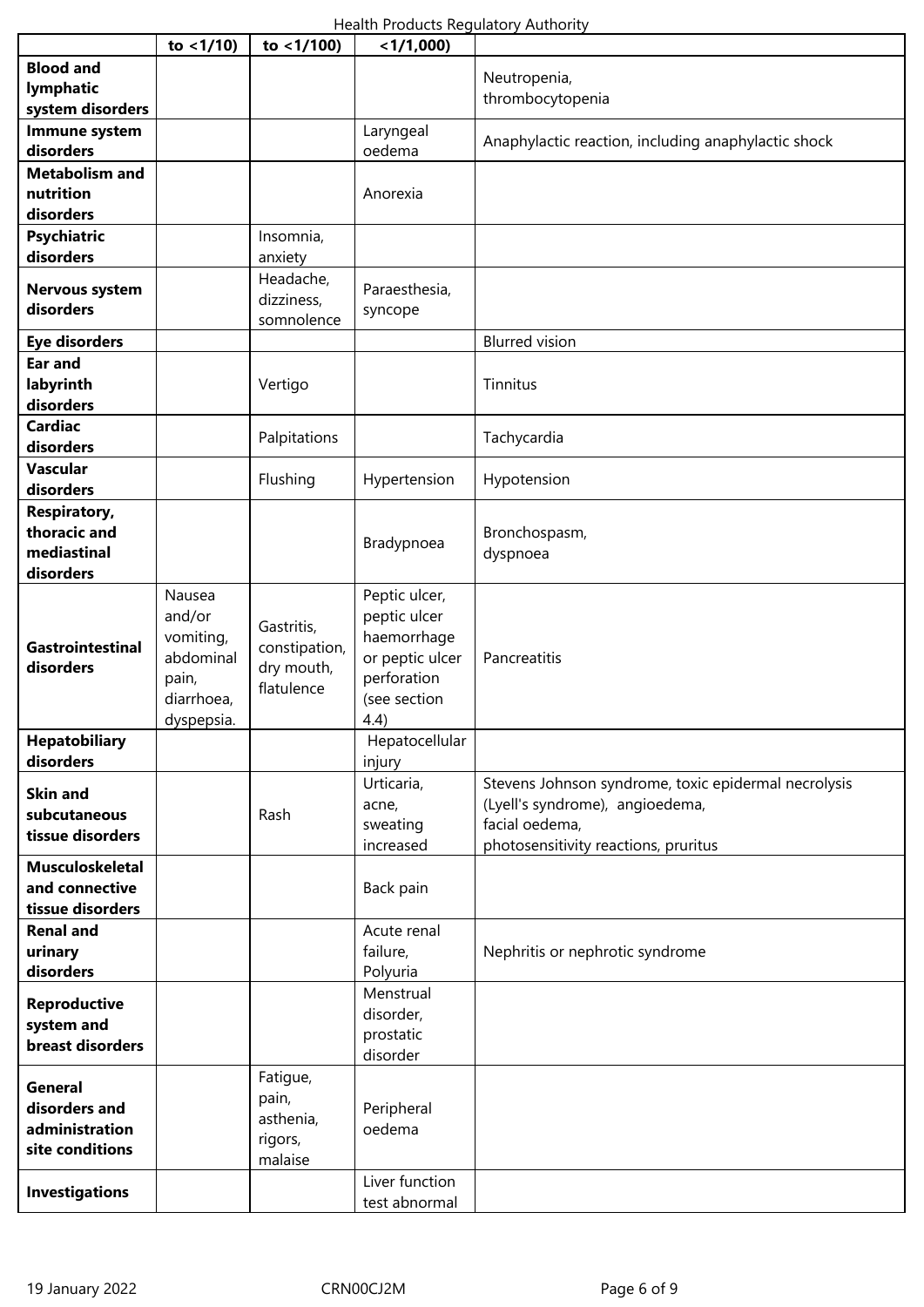constipation, dyspepsia, abdominal pain, melaena, haematemesis, ulcerative stomatitis, exacerbation of colitis and Crohn's disease (see section 4.4 Special warnings and precautions for use) have been reported following administration. Less frequently, gastritis has been observed.

Oedema, hypertension and cardiac failure have been reported in association with NSAIDs treatment.

As with other NSAIDs the following undesirable effects may appear: aseptic meningitis, which might predominantly occur in patients with systemic lupus erythematosus or mixed connective tissue disease; haematological reactions (purpura, aplastic and haemolytic anaemia, and rarely agranulocytosis and medullar hypoplasia).

Bullous reactions including Stevens Johnson Syndrome and Toxic Epidermal Necrolysis (very rare).

Clinical trial and epidemiological data suggest that use of some NSAIDs (particularly at high doses and in long term treatment) may be associated with a small increased risk of arterial thrombotic events (for example myocardial infarction or stroke) (see section 4.4).

#### Reporting of suspected adverse reactions

Reporting suspected adverse reactions after authorisation of the medicinal product is important. It allows continued monitoring of the benefit/risk balance of the medicinal product. Healthcare professionals are asked to report any suspected adverse reactions via HPRA Pharmacovigilance, website: www.hpra.ie.

# **4.9 Overdose**

The symptomatology following overdose is not known. [Similar medic](http://www.hpra.ie/)inal products have produced gastrointestinal (vomiting, anorexia, abdominal pain) and neurological (somnolence, vertigo, disorientation, headache) disorders. In case of accidental or excessive intake, immediately institute symptomatic therapy according to the patient's clinical condition. Activated charcoal should be administered if more than 5 mg/kg has been ingested by an adult or a child within an hour.

Dexketoprofen trometamol may be removed by dialysis.

# **5 PHARMACOLOGICAL PROPERTIES**

# **5.1 Pharmacodynamic properties**

# **Pharmacotherapeutic group: propionic acid derivatives ATC code: M01AE17**

Dexketoprofen trometamol is the tromethamine salt of S-(+)-2-(3-benzoylphenyl)propionic acid, an analgesic, anti-inflammatory and antipyretic drug, which belongs to the non-steroidal anti-inflammatory group of drugs (M01AE).

#### Mechanism of action

The mechanism of action of non-steroidal antiinflammatory drugs is related to the reduction of prostaglandin synthesis by the inhibition of cyclooxygenase pathway. Specifically, there is an inhibition of the transformation of arachidonic acid into cyclic endoperoxides, PGG2 and PGH2, which produce prostaglandins PGE1, PGE2, PGF2α and PGD2 and also prostacyclin PG12 and thromboxanes (TxA2 and TxB2). Furthermore, the inhibition of the synthesis of prostaglandins could affect other inflammation mediators such as kinins, causing an indirect action which would be additional to the direct action.

#### Pharmacodynamic effects

Dexketoprofen has been demonstrated to be an inhibitor for COX-1 and COX-2 activities in experimental animals and humans.

#### Clinical efficacy and safety

Clinical studies performed on several pain models demonstrated effective analgesic activity of dexketoprofen. The onset of the analgesic activity was obtained in some studies at30 minutes post-administration. The analgesic effect persists for 4 to 6 hours.

#### **5.2 Pharmacokinetic properties**

#### Absorption

After oral administration of dexketoprofen trometamol to humans, the Cmax is reached at 30 min (range 15 to 60 min). When administered concomitantly with food, the AUC does not change, however the Cmax of dexketoprofen decreases and its absorption rate is delayed (increased tmax).

19 January 2022 CRN00CJ2M Page 7 of 9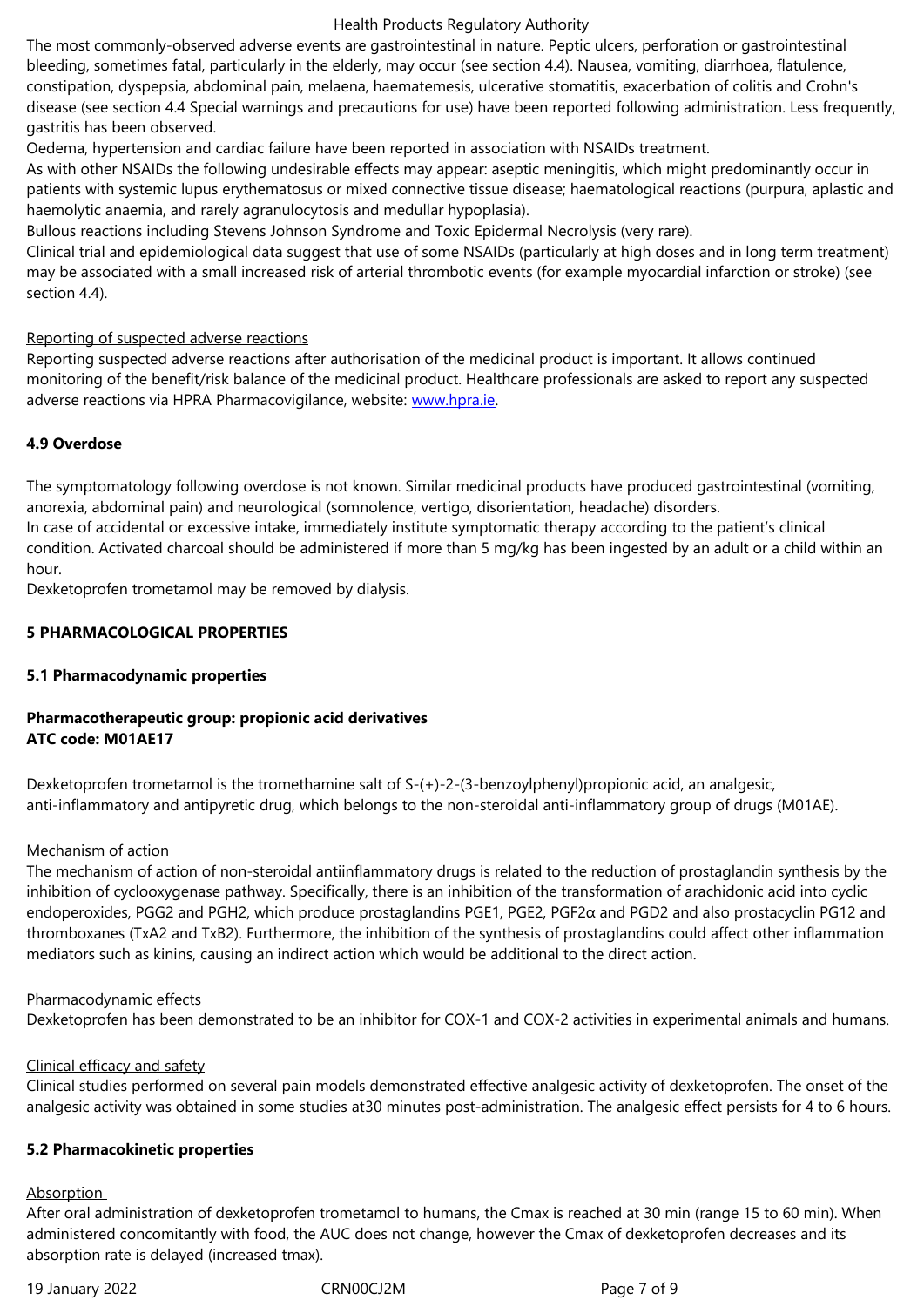# Distribution

The distribution half-life and elimination half-life valuesof dexketoprofen are 0.35 and 1.65 hours, respectively. As with other drugs with a high plasma protein binding (99%), its volume of distribution has a mean value below 0.25 l/kg. In multiple-dose pharmacokinetic studies, it was observed that the AUC after the last administration is not different from that obtained following a single dose, indicating that no drug accumulation occurs.

# Biotransformation and elimination

After administration of dexketoprofen trometamol only the S-(+) enantiomer is obtained in urine, demonstrating that no conversion to the R-(-) enantiomer occurs in humans. The main elimination route for dexketoprofen is glucuronide conjugation followed by renal excretion.

# **5.3 Preclinical safety data**

Non-clinical data reveal no special hazard for humans based on conventional studies of safety pharmacology, genotoxicity and immunopharmacology. The chronic toxicity studies carried out in mice and monkeys gave a No Observed Adverse Effect Level (NOAEL)at doses 2 fold higher than maximum recommended human dose. In monkey, at higher doses,the main adverse effect observed were blood in faeces, decreased body weight gain and, at the highest dose, erosive gastrointestinal lesions. These effects appeared at doses determining a drug exposure 14-18 fold higher than that at the maximum recommended human dose.

There are not studies on the carcinogenic potential in animals.

As it has been recognised for the whole pharmacological class of NSAIDs, dexketoprofen trometamol may cause changes of embryo-foetal survival in animal models, both indirectly, through the gastrointestinal toxicity on the pregnant mothers, and directly upon the development of the foetus.

# **6 PHARMACEUTICAL PARTICULARS**

# **6.1 List of excipients**

Tablet core: maize starch microcrystalline cellulose sodium starch glycollate glycerol distearate

Film-coating: Dry laquer composed of: hypromellose titanium dioxide macrogol 6000 propylene glycol

#### **6.2 Incompatibilities**

Not applicable

# **6.3 Shelf life**

PVC-aluminium blister: 2 years. Aclar-aluminium blister: 3 years.

# **6.4 Special precautions for storage**

PVC-aluminium blister: do not store above 30°C; keep the blister packs in the outer carton in order to protect from light. Aclar-aluminium blister: this medicinal product does not require any special storage conditions.